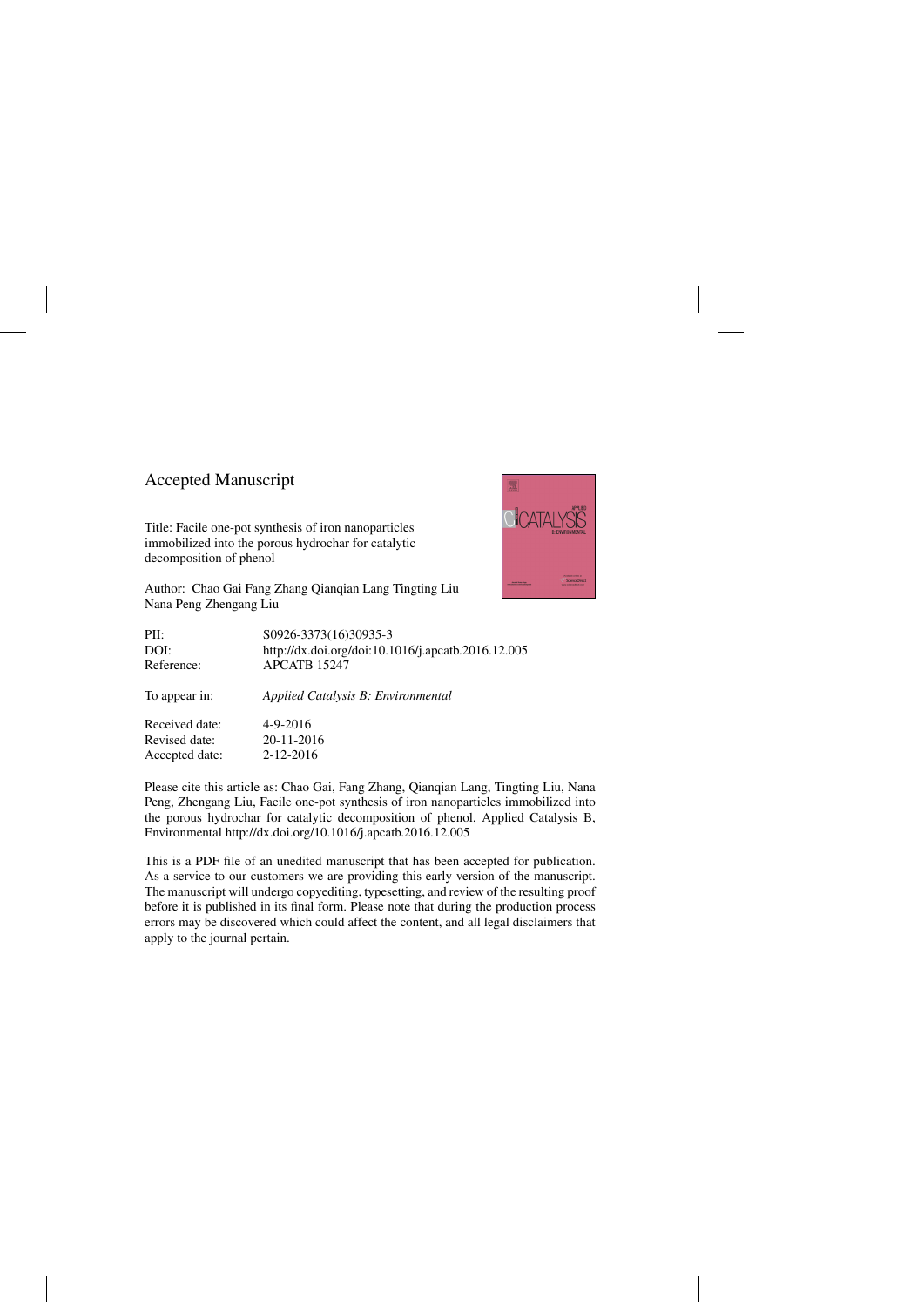### **ACCEPTED MANUSCRIPT**

#### **Title**

# **Facile one-pot synthesis of iron nanoparticles immobilized into the porous hydrochar for catalytic decomposition of phenol**

#### **Author names**

Chao Gai<sup>a,b</sup>, Fang Zhang<sup>c</sup>, Qianqian Lang<sup>a,b</sup>, Tingting Liu<sup>a,b</sup>, Nana Peng<sup>a,b</sup>, Zhengang  $Liu^{a,b*}$ 

#### **Affiliations**

<sup>a</sup>Research Center for Eco-Environmental Sciences, Chinese Academy of Sciences, 18

Shuangqing Road, Beijing 100085, China

<sup>b</sup>University of Chinese Academy of Sciences, Beijing 100049, China

<sup>c</sup>Analytical and Testing Center, Beijing Institute of Technology, Beijing 100081,

China

#### **Corresponding author**

Dr. Zhengang Liu

Address: 18 Shuangqing Road, Beijing 100085, PR China

Email: zgliu@rcees.ac.cn (Z. Liu)

Tel: +86 10 62915966; Fax: +86 10 62915966